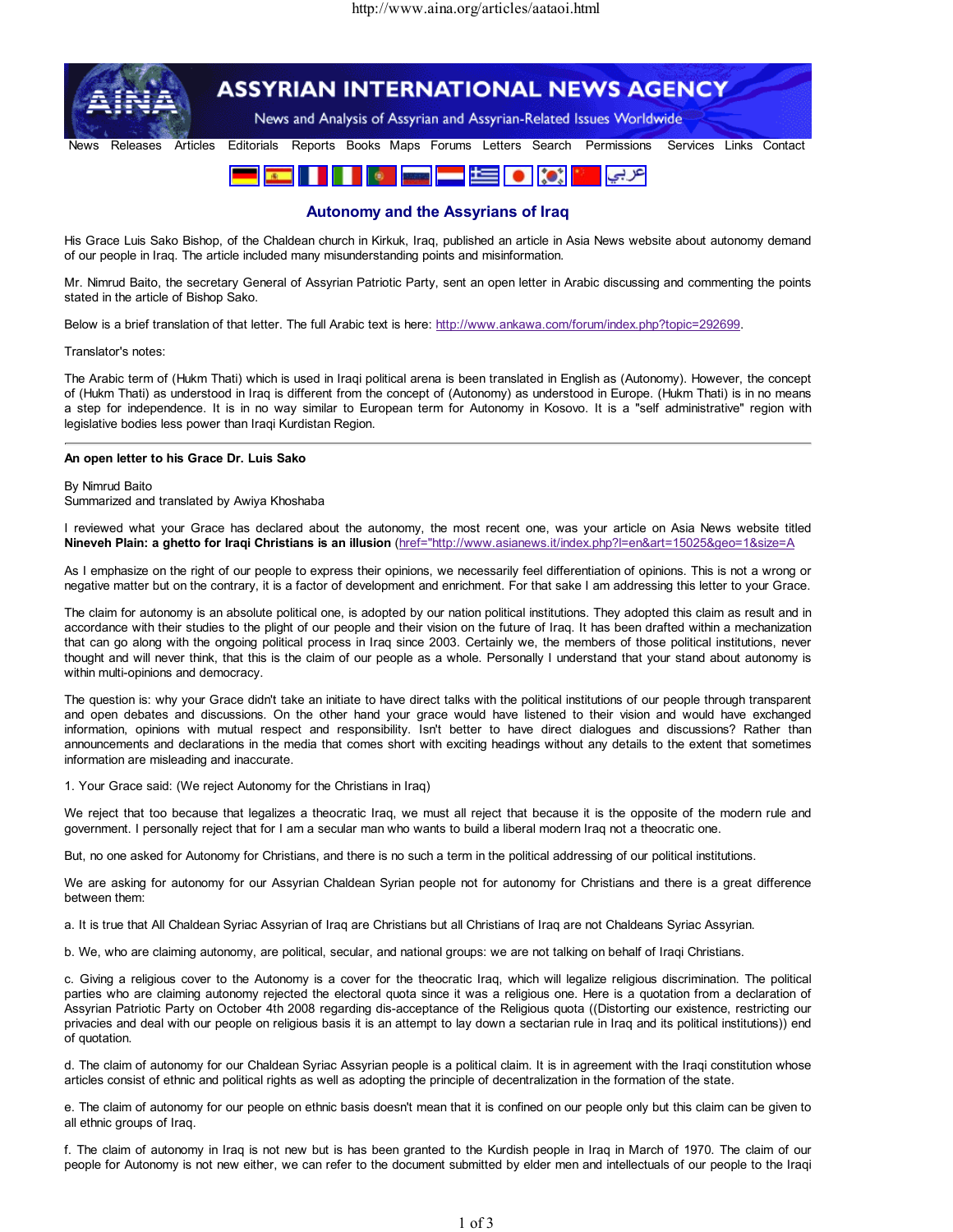government stating as (The autonomy granted to the Kurdish people should be for our people too.)

And finally in this regard: by giving the claim of autonomy a religious cover you are making our people a target for the extremist terrorist groups.

2. Your grace stated: autonomy is isolating Christians of Iraq and is a ghetto that isolates us from Iraq.

We decline isolation too, but who is calling for a ghetto? We all who are calling for autonomy realize and understand that Iraq is one state for all Iraqis to live wherever they prefer to be. We are not calling for the isolation of our people but to grant us a demographic existence in Nineveh plain and Kurdistan Region, practice legislative and institutional rights, develop our identity, and practice our role in building a multi ethnic and political federal Iraq.

Autonomy is not asking to evacuate our people from Baghdad and Basra and move them against their will to autonomous region.

But if autonomy, along with its economical, educational institutions, legislative, and administrational institutes attracts our people to live in the autonomous area in accordance with the law that maintains the rights of others, what is wrong with that?

If autonomy attracts the investments of our people in Diaspora, we welcome that too.

We were and we still belong to Iraq as a whole because we are Iraqis. One of our obligations is our affiliation to Iraq and we must do to strengthen the unity of Iraq. The history of Iraq and other multi ethnic countries affirm that there is no unity unless the identity and the rights of all ethnic groups are respected. The decentralized and autonomy rules proved they are the secure factor for the stability, unity and prosperity of the people. This is what we want Iraq to be.

3. Your Grace stated: There is not any claim for autonomy in the south of Iraq, then why are we claiming autonomy?

Actually, there was a claim to establish Basra Federal Region. The Independent High Electoral Commission IHEC adopted the process of establishing it. The attempt failed because it didn't get enough votes to be adopted by the constitution of Iraq.

Anyhow, the difference is so big and substantial between Regions in the south and Autonomy for our people. The right and principle of forming regions is acknowledged in the Iraqi constitution. But how, when and where to apply depends on the desire of the people and their political affiliations.

The claim of autonomy not being stated in the constitution of Iraq is the reason we are seeking to enlist it in the constitution as a right in principle but how to be applied, timing and other details will be for another stage. Especially that the process of amending the constitution is not an easy task. At the time there is a review for the constitution and all political powers are participating in this debate.

4. Claims for autonomy are coming from safe Diaspora and we are living in horrifying Iraq so we decline it.

The claim for autonomy as we all agree with is a political claim. The Chaldean Syriac Assyrian political institution and individuals who are adopting it are Iraqis and patriots, and none of us is living in Diaspora. Bet Nahrain Democratic Party, Chaldean National Council, National Union of Bet-Nahrain, Chaldean Democratic Forum, Chaldean Syriac Assyrian Popular Council, Chlado-Assyrian Association of Iraqi Communist Party, Independent Syriac Gathering and our party Assyrian Patriotic Party, are all Iraqi Parties participating in the political process and activities in Iraq. Mr. Sargis Aghajan and the writer of this letter are ministers in Kurdistan Regional Government that is a part of the Iraqi political structure.

In fact, there are some political and institutions in Diaspora calling for autonomy for our people but that kind of call is just support for our national political groups. All parties mentioned above claimed autonomy with national identity not as autonomy for Christians.

5. Your grace stated: In today's Iraqi context the demand for a Christian enclave is a dangerous political game.

We say if your Grace have such doubts, information or an idea, I guess it would have been better if you had taken the initiative and called for a closed door meeting with our political parties rather than publishing it in the media in such an exciting way.

The terms (danger political games), (Christian enclaves) has a dangerous echo in the Iraqi and Middle East political memory and mind. I wish your Grace had avoided mentioning it in your statement. Especially the claim of autonomy is for our Chaldean Syriac Assyrian people in Nineveh Plain that consists of Yezedis, Shabaks, Moslem Kurds and Arabs. It is not a (Christian enclave). The claim that we are pursuing relies on constitutional process and with peaceful means of political dialogue.

What those claiming autonomy are aiming at is to include in the constitutions of Iraq and Iraqi Kurdistan region: (The constitution guarantees the political, cultural and administrative rights of Turkman and Chaldean Syriac Assyrian and other ethnic minorities of Iraq: including autonomy within the unity of federal Iraq and that will be organized by a law). Or without naming the group: (The constitution guarantees the political, cultural and administrative rights of the ethnic minorities of Iraq including autonomy within the unity of federal Iraq and will be organized by a law).

Where is the danger in such article of the constitution?

In previous statement to Aswat Aliraq Agency, your Grace declared that (the excessive propaganda for establishing a region for Christians was the reason behind what happened to the Christians in Mosul and other places in Iraq).

We repeat: there is nobody claiming autonomy for Christians, but there is a claim for autonomy for Chaldean Syriac Assyrian people.

I would like to add that, the extremist terrorism was not because of political claims or raising political slogans. Those who were targeted were not for their political affiliation. But they have been targeted for their religious identity and the extremist terrorists were rejecting the existence of others. It was merely existence regardless of political claims.

Did the Mandeans, who had also been targeted, have political claims?

Targeting our people in Dora (Baghdad), Basra and Mosul was because of an extremist creed that declines the Christian identity; it is not